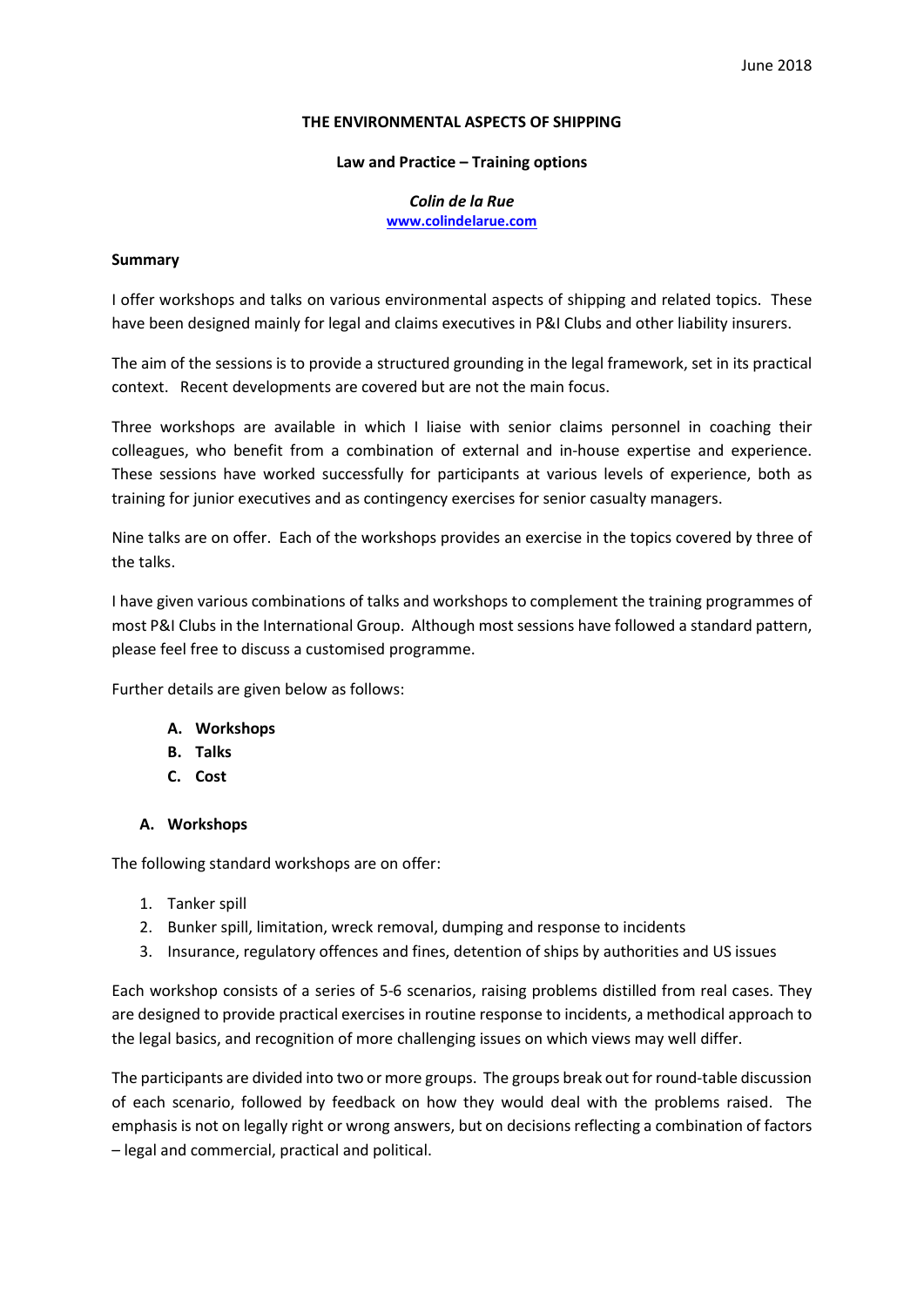Normally a senior claims executive is assigned to each group to facilitate discussion. I liaise in advance with the 'facilitators' and provide them with notes – these are available for distribution as hand-outs after the session.

The workshops last about  $2\frac{1}{2}$  - 3 hours. A session including the three corresponding talks typically lasts 5½-6 hours, including breaks for lunch and coffee. The talks have normally been given on the same day – this being practical particularly for sessions outside London or the UK – but the programme can be spread over a longer period if this is felt more convenient.

| <b>WORKSHOPS</b> |                                                 |   | <b>TALKS</b>                                              |  |
|------------------|-------------------------------------------------|---|-----------------------------------------------------------|--|
|                  | Tanker spill                                    |   | Framework of international law and practice               |  |
|                  |                                                 | 2 | Oil pollution from tankers                                |  |
|                  |                                                 | 3 | Liability for pollution of parties other than owners      |  |
|                  | Bunker spill                                    | 4 | Pollution from ships' bunkers and limitation of liability |  |
|                  |                                                 | 5 | Wreck removal and dumping at sea                          |  |
|                  |                                                 | 6 | The response to incidents                                 |  |
| 3                | Insurance, regulatory<br>offences and US issues | 7 | Regulatory regimes, enforcement and criminal proceedings  |  |
|                  |                                                 | 8 | P&I cover for pollution, blue cards and certification     |  |
|                  |                                                 | 9 | Pollution in the USA                                      |  |

The talks which normally accompany each workshop are on topics set out in the table below.

An outline of the scenarios for each workshop can be seen at Appendix I (pp. 3-4).

A further option is a *legal and technical workshop* provided jointly by me and by a representative of ITOPF's technical staff. This is a slightly longer programme which includes a talk by ITOPF on technical aspects of pollution, and highlights in the workshop scenarios the inter-play commonly involved of legal and technical factors.

# B. Talks

Talks are offered on each of the nine topics listed above. Each of these talks runs for about 40-60 mins, to include questions. If two or more are given on the same day (usually in combination with a workshop) the total time may be condensed.

For further details of the content of each of these talks please see Appendix II (pp.5-10). Materials are provided for each talk (pdf handouts of Power-point slides).

# C. Cost

Talks are charged at £475 each, to include all preparation, admin and materials. If a programme involves more than six talks, the seventh and subsequent talks are charged at £375. Workshops are charged at £1,200 each (for up to two workshops) and £1,000 for a third.

This means that a standard session of one workshop plus three talks costs £2,625 (first two sessions) and £2,125 for the third session.

For sessions outside London travel expenses are also charged.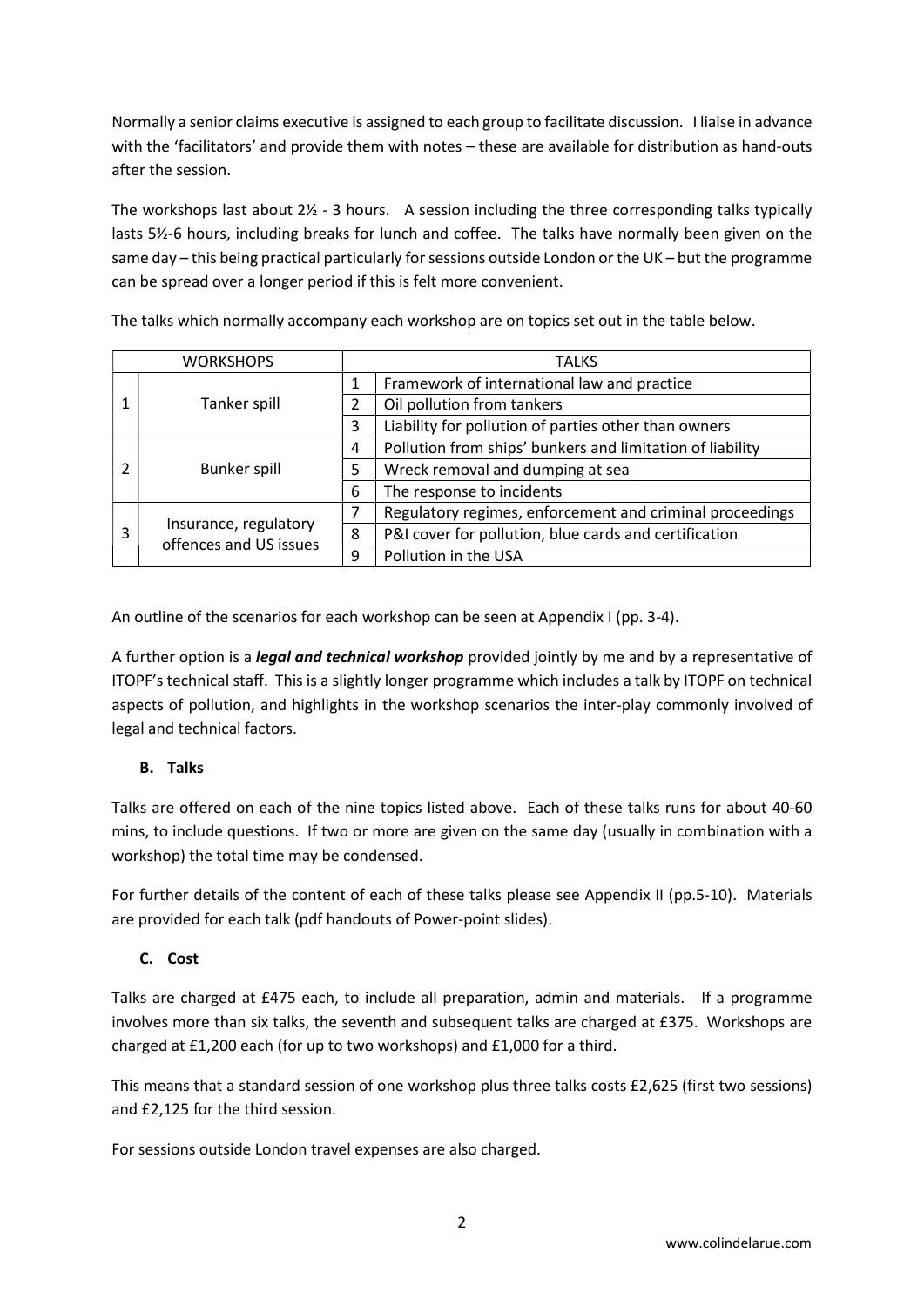#### APPENDIX I

#### WORKSHOPS – OUTLINE OF CONTENTS

### Workshop 1 – Tanker spill

The scenario involves a spill from a small tanker at a terminal owned by an oil company chartering the vessel. There are potential issues of unsafety or contributory fault by the charterer, which assists with STS and clean-up operations required by the national authorities. The workshop participants split into groups representing the owners and charterer.

The exercise begins with routine checks to establish what regimes are in force, what liability limits are involved, and what facts need to be established to verify that the incident is governed by CLC. Various claims issues are examined, including claims-handling procedures and the effect of STOPIA. The workshop concludes with a negotiated settlement of the claims and cross-claims among the principal parties.

# Workshop 2 – Bunker spill, wreck removal and dumping

This scenario begins with diversion to a port of refuge by a bulker which has sprung a leak into the engine room but now has this under control. The initial questions concern the measures required by the local authorities to avoid pollution, how these are to be funded, and whether the costs are allowable in GA. Later the ship runs aground, causing a bunker spill and calling for salvage assistance.

The issues include dumping of spoilt cargo, limitation of liability for clean-up and whether the P&I insurer/owners should take over clean-up begun by authorities. When the ship breaks up, wreck removal orders involve legal and practical issues under the Nairobi WR Convention. The relationship between the Bunkers and WR Conventions is considered along with the implications for direct exposures of the insurer. The workshop concludes with settlement of claims by the local authorities and the question of how far, if at all, the insurer is prepared to support payment under political pressure above the LLMC limit.

#### Workshop 3 – Insurance, fines and US issues

The participants consider a series of free-standing scenarios, two of which illustrate different types of MARPOL violation, illicit and accidental. These lead to different types of enforcement proceedings by flag state, port state and coastal state authorities. Questions arise as to the steps which innocent owners might take to minimise their exposures, and as to whether P&I cover is available for the penalties imposed.

In a third scenario a bunker spill occurs from a small tanker which has been sold within the last two months to a buyer who is now insured outside the IG. The ship has on board certificates of insurance naming an IG Club which insured the previous owners. The new insurers have not yet issued any Blue Cards and have taken a coverage point. The national authorities say they will 'federalize' the cleanup unless one of the insurers responds. Issues include the relationship between the Bunkers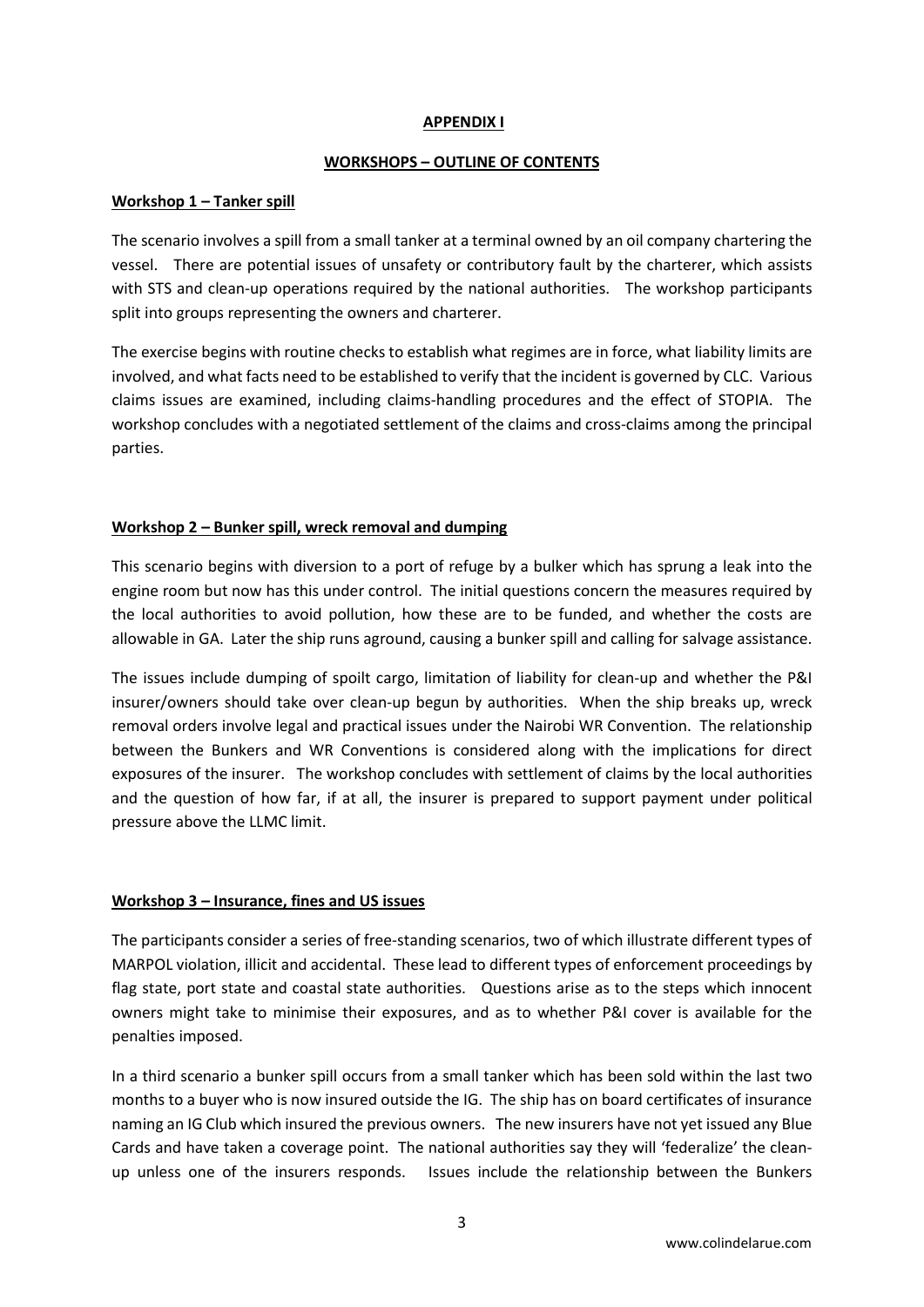Convention and CLC, differences in the compulsory insurance and limitation regimes, the effect of Blue Cards, and the relationship between the legal and political dimensions of such a case.

A fourth scenario involves a bunker spill from a container ship which has run aground in the US due to pilot error. It highlights differences between the US and international regimes, particularly with respect to limitation and the role of the NPFC, but the main object is to provide a basic exercise in responding to a typical incident in the US. The facilitators coach the participants through the steps they would expect to be taken.

In a second stage of the scenario facts come to light suggesting coverage defences which the P&I insurer could invoke. An entity in Bermuda is named in the vessel's COFR as the provider of financial security, and the P&I insurer has provided to it the usual documentation. The facilitators then lead a discussion of the merits of these defences in the light of the political dimensions involved.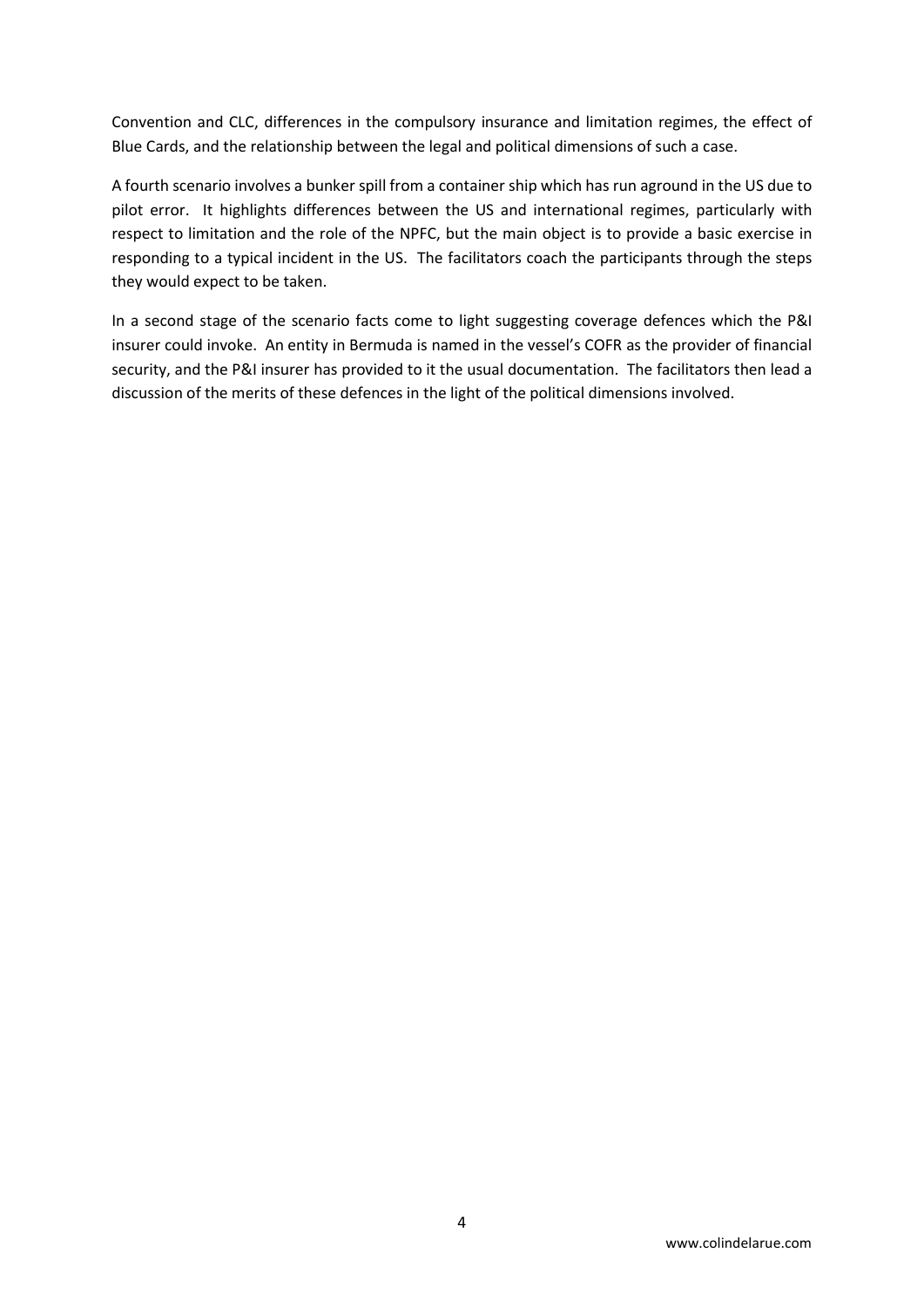### APPENDIX II

### TALKS – OUTLINE OF CONTENTS

### 1. INTERNATIONAL LAW AND PRACTICE

- Framework of uniform global laws to prevent pollution from ships and to provide compensation. Law of the Sea Convention and powers of states.
- Role of the International Maritime Organization and its Committees. Industry representation.
- Brief overview of main civil liability regimes
	- o CLC/FC
	- o Bunkers
	- o HNS
	- o Nairobi
	- o LLMC
- Brief overview of main regulatory regimes
	- o SOLAS and MARPOL
- International conventions and terminology
	- o Adoption, signature, ratification, accession and denunciation
	- o Protocols and other amendment procedures
	- o Role of governments and of national implementing laws
- Comparison with unilateral domestic laws
	- o OPA-90
- Websites
	- o IMO
	- o IG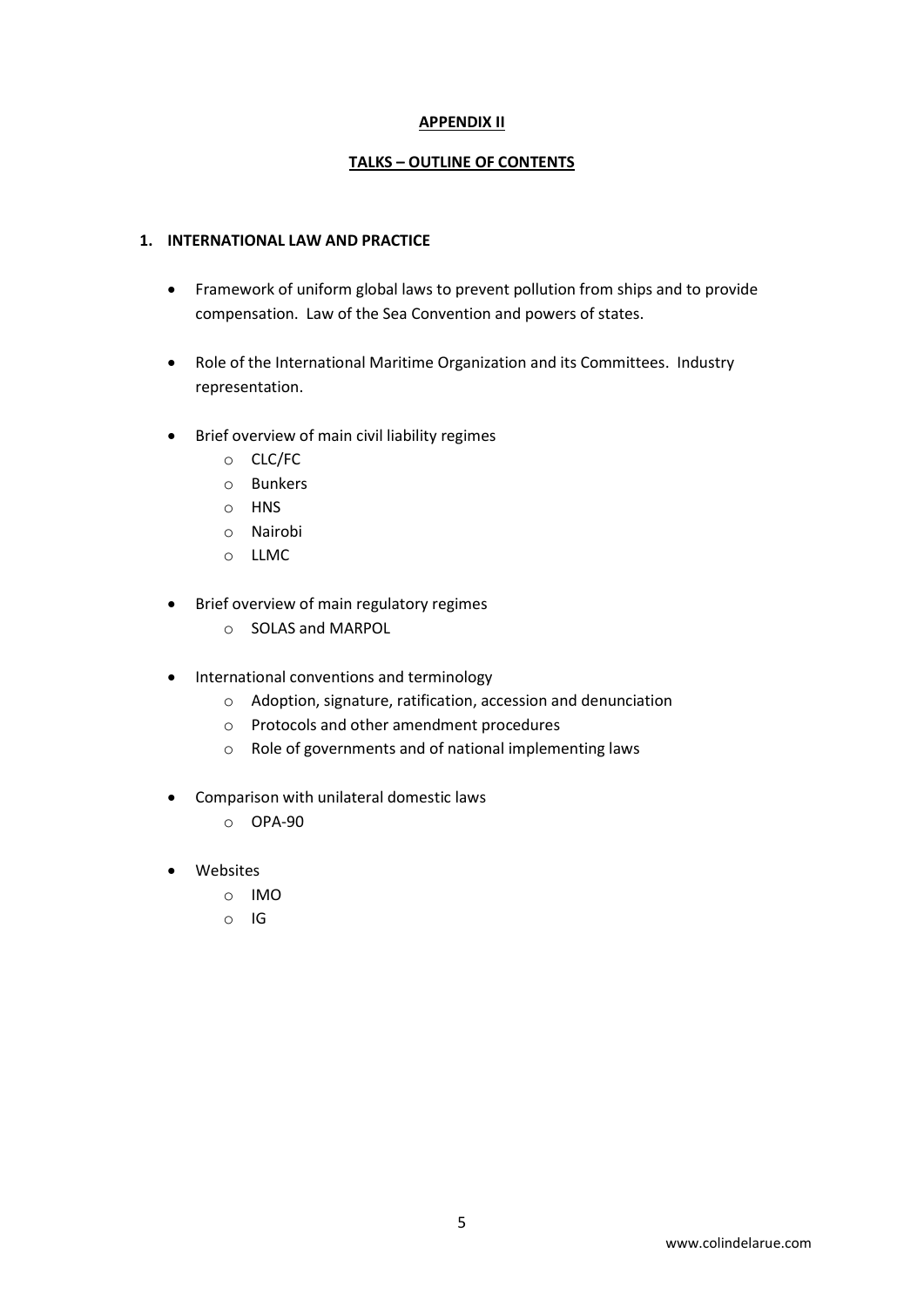### 2. OIL POLLUTION FROM TANKERS

- International compensation regime
	- o Civil Liability Conventions 1969 and 1992
	- o Fund Convention 1992
	- o Supplementary Fund Protocol 2003
- IOPC Funds
- Definitions of 'ship', 'oil', 'incident' and 'pollution damage'
	- o application to offshore craft
	- o typical claims and claims issues
		- **Paragementive measures**
		- **P** property damage
		- **economic loss**
		- **damage to the marine environment**
- Exclusions and limitation of liability
- Arrest and release
- Direct liability of insurers
- Claims-handling practice
	- o MOU with IG
	- o IOPCF Claims Manual
	- o Role of ITOPF
	- o Interim payments
- STOPIA and TOPIA
- Websites
	- o IOPC Funds
	- o ITOPF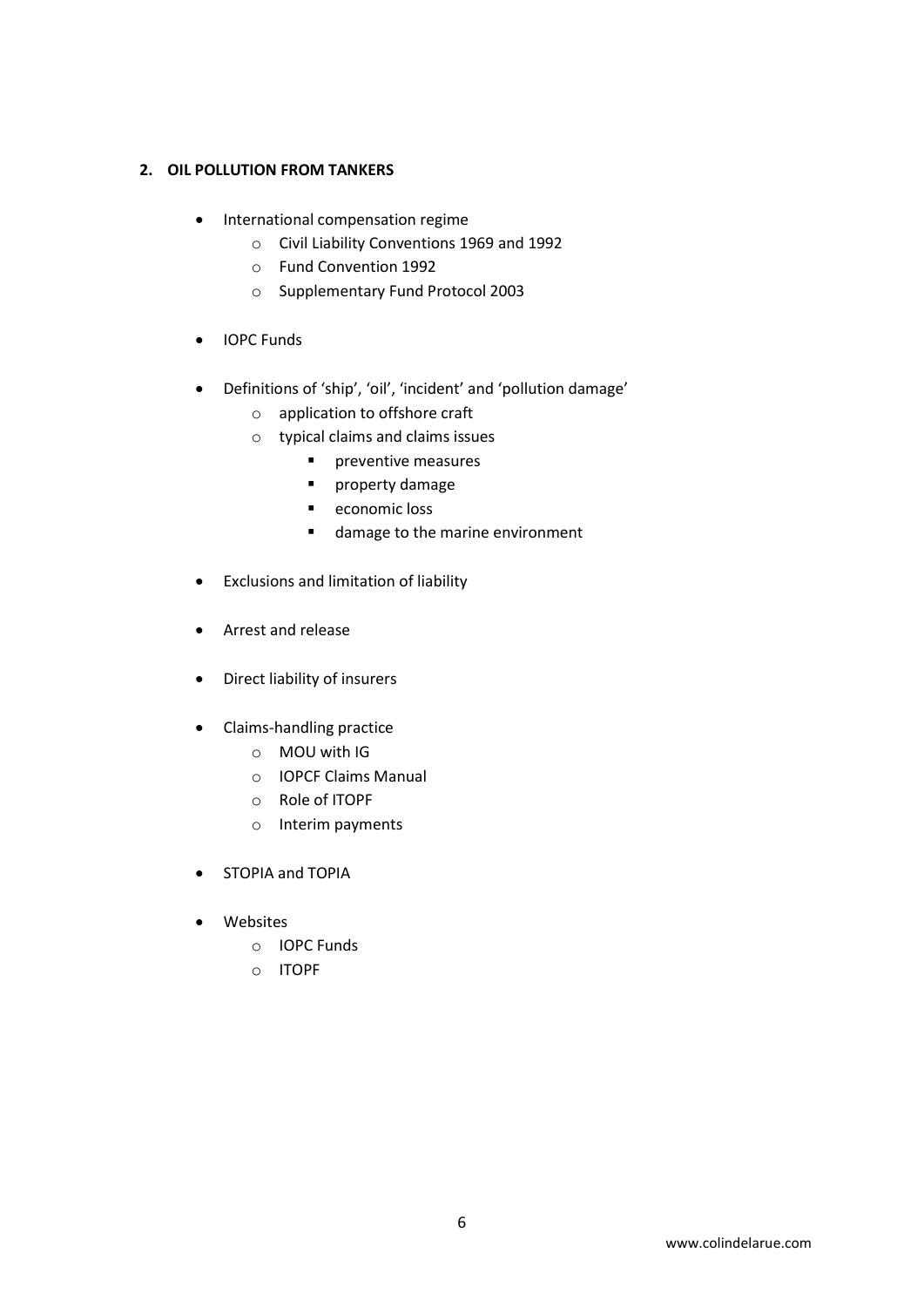# 3. LIABILITY FOR POLLUTION OF PARTIES OTHER THAN OWNERS

- General principles
	- o Potentially responsible parties and interests of insurers
	- o Liability to pollution claimants
	- o Liability by way of recourse to owner
	- o Effect of 'channelling' provisions position under CLC and other regimes

# • Charterers

- o Erika case
- o Liability to owner under charterparty
	- **Unsafe port**
	- **E** Limitation of charterer's liability
- o P&I cover of charterers' risks
- Owners of colliding ships
	- o Liability to pollution claimants
	- o Liability to owner of spilling ship
	- o Limitation issues
- Other parties
	- o Ship managers, operators and associated parties
	- o Salvors
	- o Limitation issues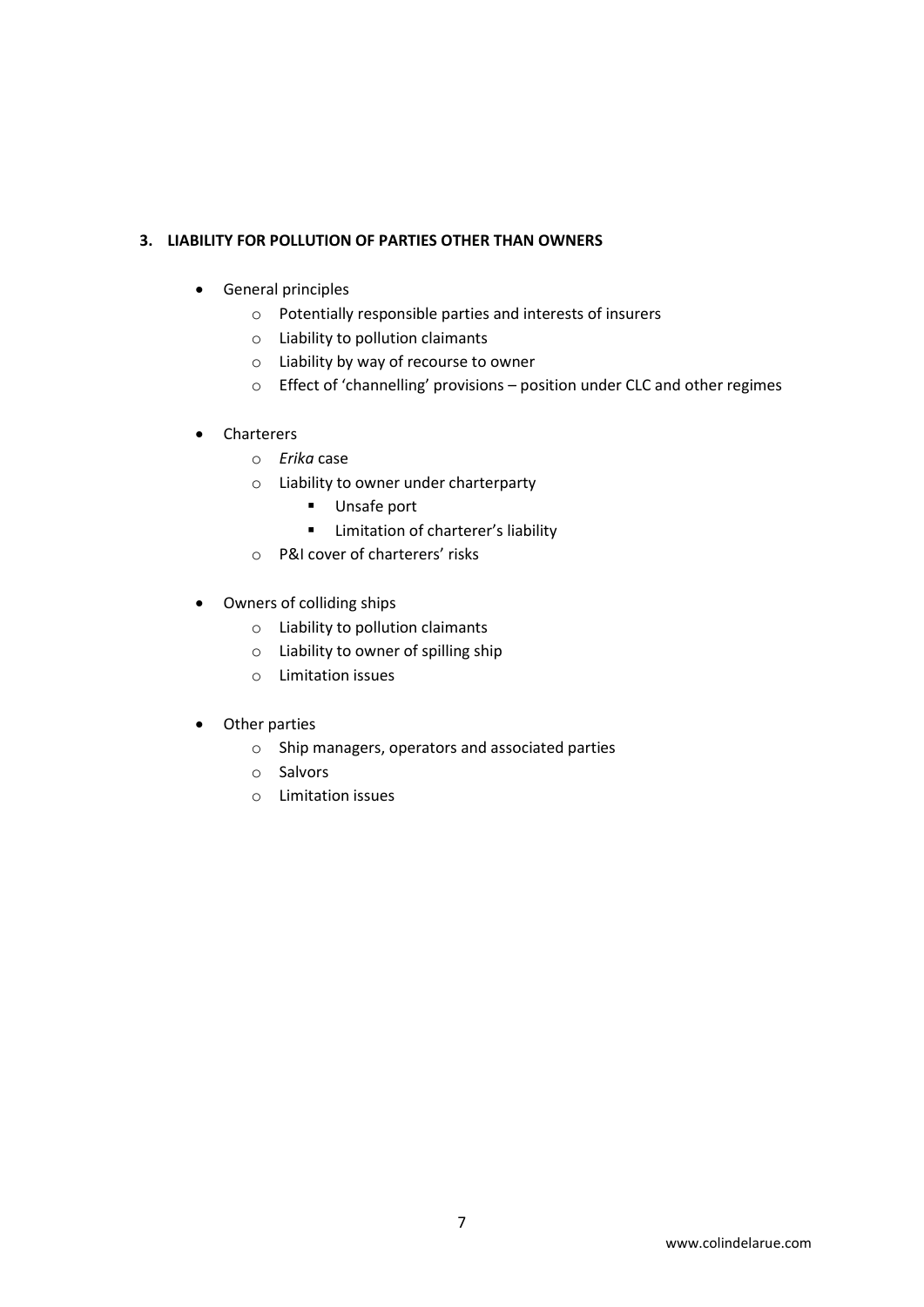### 4. POLLUTION FROM SHIPS' BUNKERS AND LIMITATION OF LIABILITY

- Practical significance of pollution from ships' bunkers
	- o Large number and variety of ships
	- o Bunker fuel normally relatively persistent
- 2001 Bunkers Convention
	- o Liability framework
	- o Similarities to CLC
	- o Differences from CLC
	- o Linkage to 1976 London Limitation Convention (LLMC)
- Limitation issues
	- o Fund not dedicated to pollution claims compete with non-pollution claims
	- o No second-tier fund
	- o Problems with interpretation of LLMC Art. 2.1
		- No express reference to pollution
		- No allowance for owners' expenses
		- **•** Option for contracting states to exclude limitation for wreck removal – implications for bunker pollution claims
- Cases
	- o Full City; Pacific Adventurer

#### 5. WRECK REMOVAL AND DUMPING AT SEA

- Wreck removal
	- o Practical issues and transition from salvage
	- o Nairobi Convention on Wreck Removal
		- **General principles**
		- **Geographical scope**
		- Rights and obligations of owners
		- **Financial security**
		- **Relationship with other liability regimes**
	- o Commercial aspects standard form contracts
- Dumping of waste
	- o Problems post-casualty in dealing with derelict ship or contaminated cargo
	- o Cost, safety and environmental factors
	- o London Convention and LDC Protocol
		- What substances can be dumped?
		- $\blacksquare$  In what waters can this occur?
		- When and from whom is a permit required?

8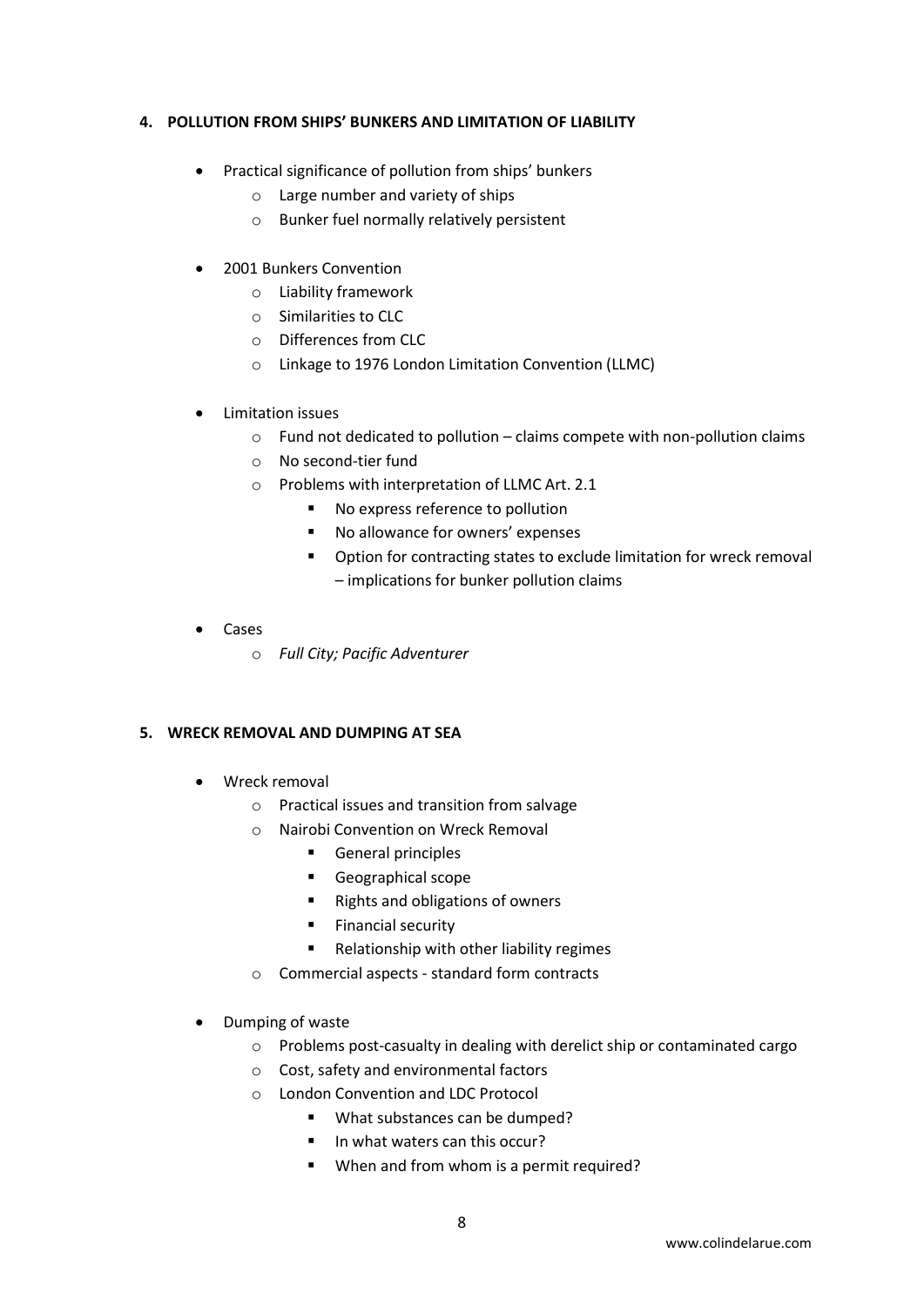# 6. THE RESPONSE TO INCIDENTS

- Response by the State
	- o 1969 Intervention Convention
	- o Places of refuge
	- o SOSREP and other types of decision-making authority
	- o IMO Guidelines
- Co-operation in oil spill response
	- o OPRC Convention
	- o National response systems and contingency plans
	- o 'Tiered response' approach
- Response plans
	- o SOPEPs
	- o Incident reporting procedures
	- o Contracts with Oil Spill Response Organisations
- Costs of preventing pollution in port or place of refuge
	- o General average
	- o P&I cover

#### 7. REGULATORY REGIMES, ENFORCEMENT AND CRIMINAL PROCEEDINGS

- Outline of main regulatory regimes
	- o MARPOL Annexes I –VI
	- o Operational discharges
	- o Accidental spills
- Enforcement of laws to prevent pollution
	- o Industry controls
	- o Flag State control
	- o Port State control
	- o Coastal State control
- Criminal proceedings
	- o Evidence
	- o Penalties
	- o Fair treatment of seafarers